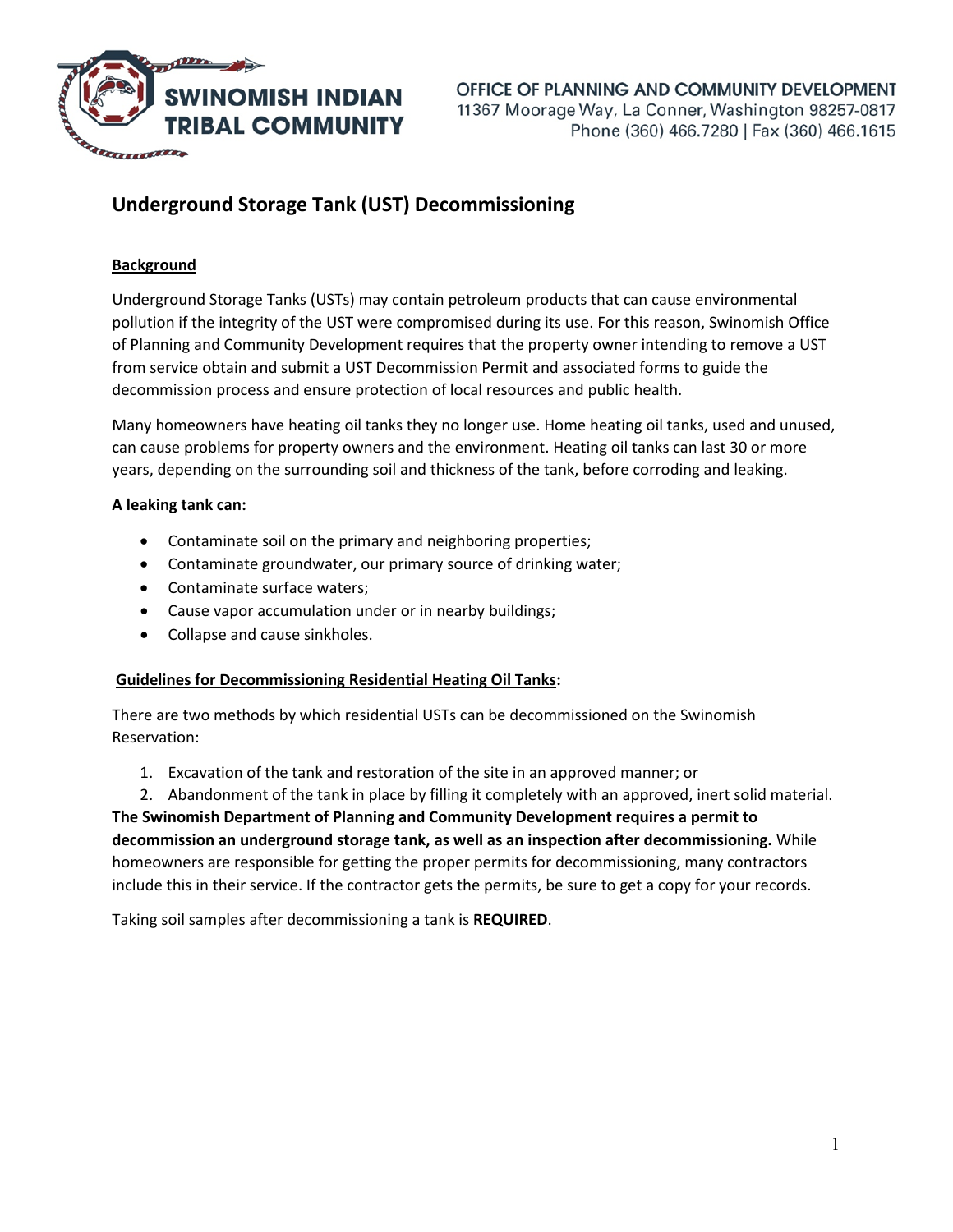

#### **Removing or Decommissioning a Residential Heating Oil Tank:**

**1. Determine who will do the work**. We recommend hiring a licensed, experienced contractor to do the work. While homeowners can complete some of the following tasks, they can be dangerous to people and the environment. Tanks can explode under certain conditions, so unless you have suitable training and experience, hiring a qualified contractor is the safest option.

**2. Determine the tank contents**. Insert a long stick to the bottom of the tank to help determine the depth of the oil inside the tank. The tank may also contain some water, which indicates a leak in the tank. An inexpensive water detection paste can be purchased from most heating oil companies, and placed on the stick to determine if water is present.

**3. Pump the tank and dispose of contents properly**. Complete this step as soon as possible to help prevent soil and groundwater contamination.

**4 a. Remove, inspect, and dispose of the tank**. This is preferable to leaving an abandoned tank in the ground for several reasons:

• Contaminated soil can be located and cleaned up.

• Soil samples are easier to take once a tank has been removed. Any contaminated soil removed from around the tank should be properly disposed; it cannot be stored on site. Be sure to get documentation from your contractor to verify that the tank and soil was disposed of properly.

To recycle the tank as scrap metal, it must be cleaned out and all sludge must be removed and disposed of as hazardous waste. A hole should be cut in the end of the tank so the scrap metal dealer can verify that no sludge remains.

**4 b. Inspect and decommission the tank in place.** If UST removal would damage your home or other structures, you may have it closed in place by filling it with approved material as authorized by the Swinomish Office of Planning and Community Development.

**5. Test soil for contamination**. If a leak is detected in the tank by the inspector and/or in the surrounding soil, a soil test required.

**6. Clean up contaminated soils**. Submit cleanup records and tank disposal records to the Swinomish Department of Planning and Community Development.

**7. Document everything.** Keep a file of permits, lab results, disposal records, pictures, and reports from contractors regarding any cleanup. If you hire a contractor, you are still liable for any environmental contamination. Therefore, it is important that you carefully research the options.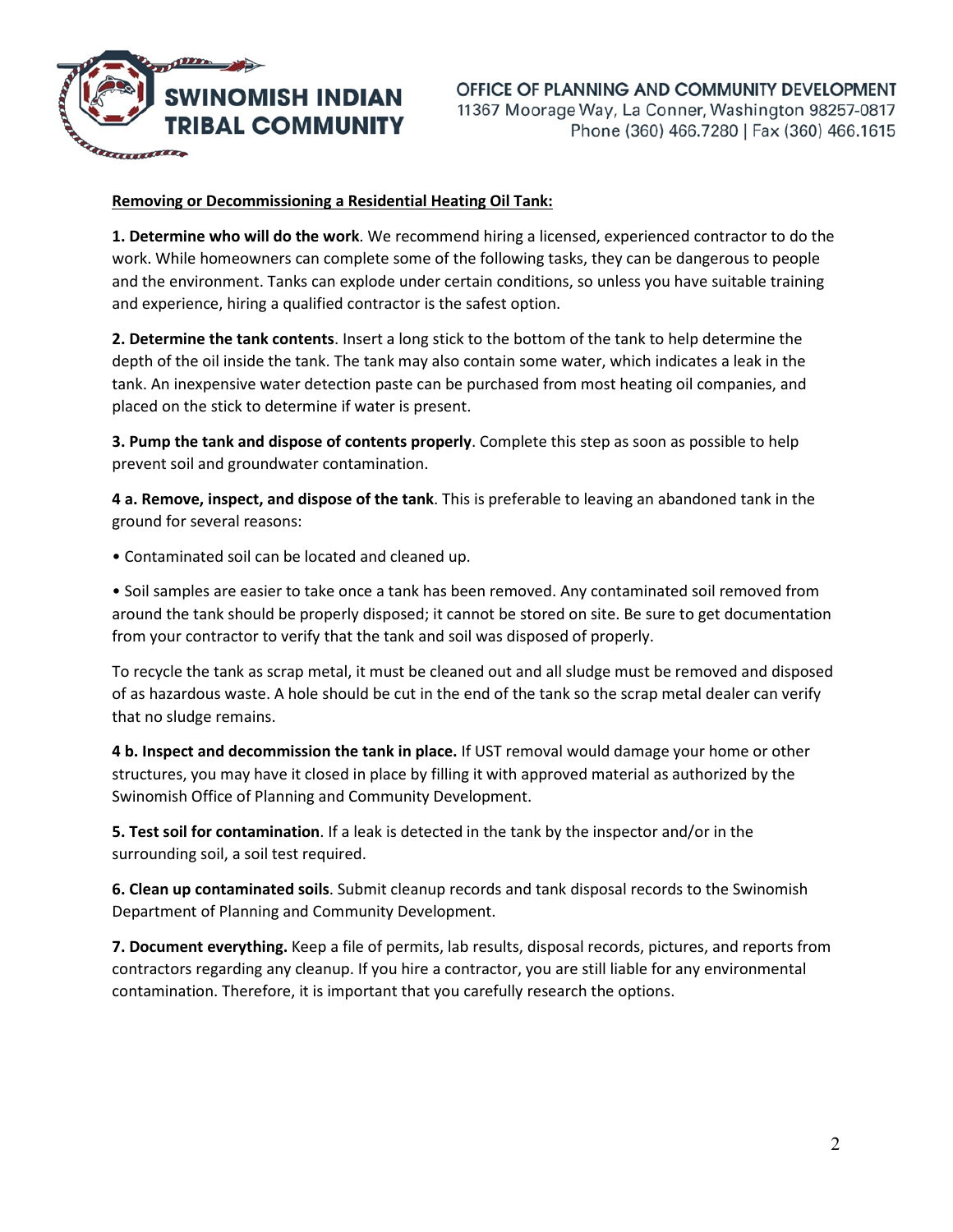

## OFFICE OF PLANNING AND COMMUNITY DEVELOPMENT 11367 Moorage Way, La Conner, Washington 98257-0817 Phone (360) 466.7280 | Fax (360) 466.1615

## **Underground Storage Tank Decommission Permit Application**

A permit from the Swinomish Planning Department is required prior to the removal or abandonment-inplace of an underground fuel tank.

\_\_\_\_\_\_\_\_\_\_\_\_\_\_\_\_\_\_\_\_\_\_\_\_\_\_\_\_\_\_\_\_\_\_\_\_\_\_\_\_\_\_\_\_\_\_\_\_\_\_\_\_\_\_\_\_\_\_\_\_\_\_\_\_\_\_\_\_\_\_\_\_\_\_\_\_\_\_\_\_\_\_\_\_\_ \_\_\_\_\_\_\_\_\_\_\_\_\_\_\_\_\_\_\_\_\_\_\_\_\_\_\_\_\_\_\_\_\_\_\_\_\_\_\_\_\_\_\_\_\_\_\_\_\_\_\_\_\_\_\_\_\_\_\_\_\_\_\_\_\_\_\_\_\_\_\_\_\_\_\_\_\_\_\_\_\_\_\_\_\_ \_\_\_\_\_\_\_\_\_\_\_\_\_\_\_\_\_\_\_\_\_\_\_\_\_\_\_\_\_\_\_\_\_\_\_\_\_\_\_\_\_\_\_\_\_\_\_\_\_\_\_\_\_\_\_\_\_\_\_\_\_\_\_\_\_\_\_\_\_\_\_\_\_\_\_\_\_\_\_\_\_\_\_\_\_ \_\_\_\_\_\_\_\_\_\_\_\_\_\_\_\_\_\_\_\_\_\_\_\_\_\_\_\_\_\_\_\_\_\_\_\_\_\_\_\_\_\_\_\_\_\_\_\_\_\_\_\_\_\_\_\_\_\_\_\_\_\_\_\_\_\_\_\_\_\_\_\_\_\_\_\_\_\_\_\_\_\_\_\_\_

Project Information:

Site Address City Zip\_\_\_\_\_\_\_\_\_\_\_\_\_\_\_\_\_\_\_\_\_\_\_\_\_\_\_\_\_\_\_\_\_\_\_\_\_\_\_\_\_\_\_\_\_\_\_\_\_\_\_\_\_\_\_\_

Parcel No(s)\_\_\_\_\_\_\_\_\_\_\_\_\_\_\_\_\_\_\_\_\_\_\_\_\_\_\_\_\_\_\_\_\_\_\_\_\_\_\_\_\_\_\_\_\_\_\_\_\_\_\_\_\_\_\_\_\_\_\_\_\_\_\_

#### **Required Attachments**:

- 1. Contact Information & Signature Form
- 2. Contractor Certification Form
- 3. Agent Authorization Form

#### **Fuel Tank Removal**:

- Identify last known product in tank: \_\_\_\_\_\_\_\_\_\_\_\_\_\_\_\_\_\_\_\_\_\_\_\_\_\_\_\_\_\_\_\_\_\_\_\_\_\_\_\_\_\_\_\_\_\_\_.
- Attach a site plan showing location and size of tank on the property and proximity to structures.

#### **Important Notes:**

- Call the Swinomish Office of Planning and Community Development to schedule an inspection at least one business day prior to tank removal. \*\***Tribal Staff must witness removal of the tank**.
- Abandonment or removal of an underground fuel tank in place can only be done by a licensed contractor with International Fire Code Institution (IFCI) certification as a tank decommissioner.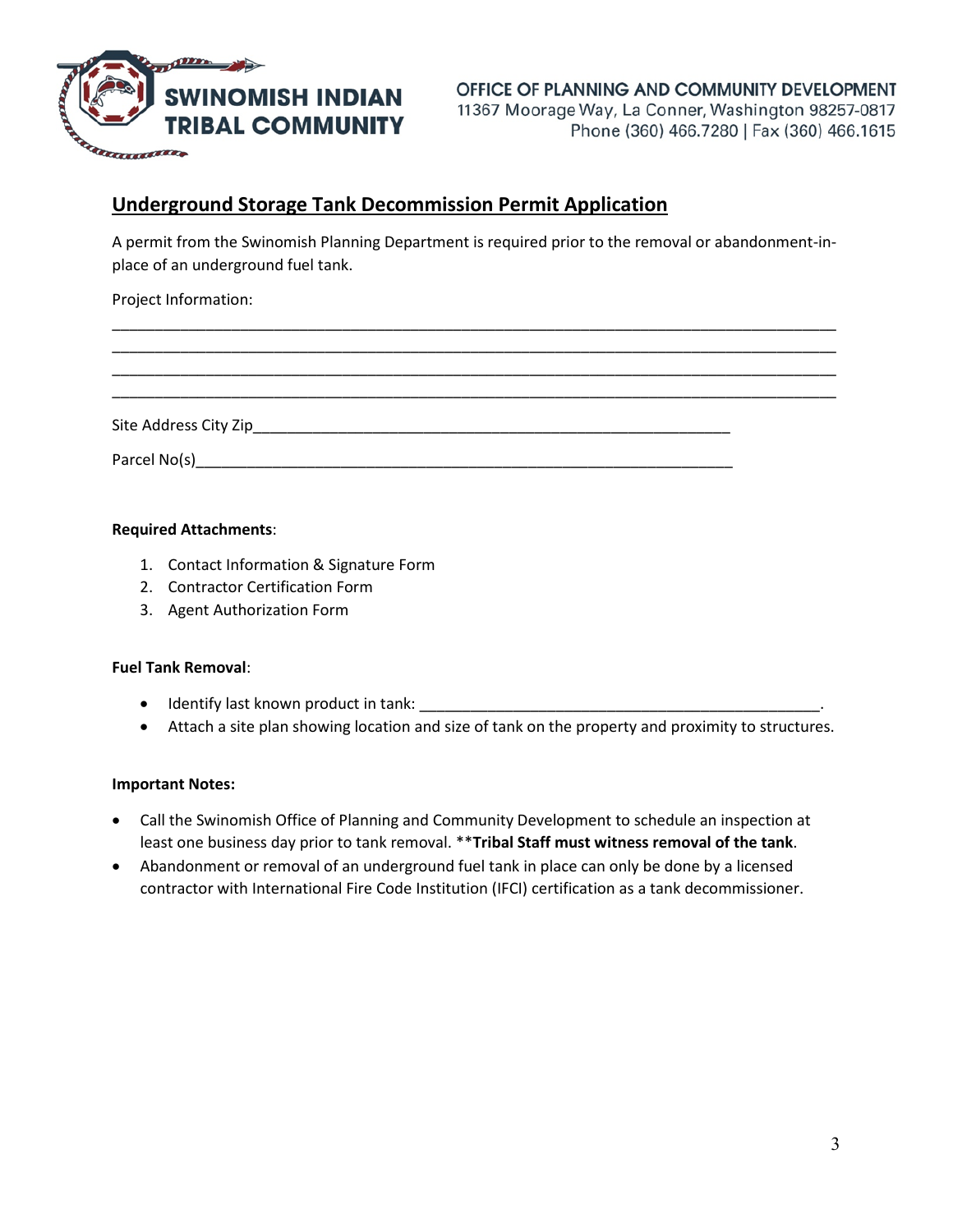

## **Contact Information & Signature Form (UST Decommission)**

Attach this form to a permit application that requires it. A permit application will not be accepted without this form.

By signing this form, the undersigned certifies that the statements, answers, and information both on this form and the remainder of this permit application are true and correct to the best of his or her knowledge and belief.

| <b>Property Owner <math>\square</math> Same as applicant <math>\square</math> Multiple owners (attach additional page)</b> |  |  |
|----------------------------------------------------------------------------------------------------------------------------|--|--|
| <b>Name Mailing Address</b>                                                                                                |  |  |
| City, State Zip Phone                                                                                                      |  |  |
| Email                                                                                                                      |  |  |
| Contractor $\Box$ None $\Box$ Same as applicant $\Box$ Same as property owner                                              |  |  |
| <b>Name Mailing Address</b>                                                                                                |  |  |
| City, State Zip Phone                                                                                                      |  |  |
| <b>Email License # Expires</b>                                                                                             |  |  |
|                                                                                                                            |  |  |
| $\Box$ Lam the quiner of the subject preparty and Larent permission to field staff to enter the site to $\mu$              |  |  |

 $\sqcup$  I am the owner of the subject property and I grant permission to field staff to enter the site to verify the presence or absence of critical areas and perform inspections of work proposed by this application; OR

☐ I have the consent of the owners of the subject property and have attached Agent Authorization Form(s)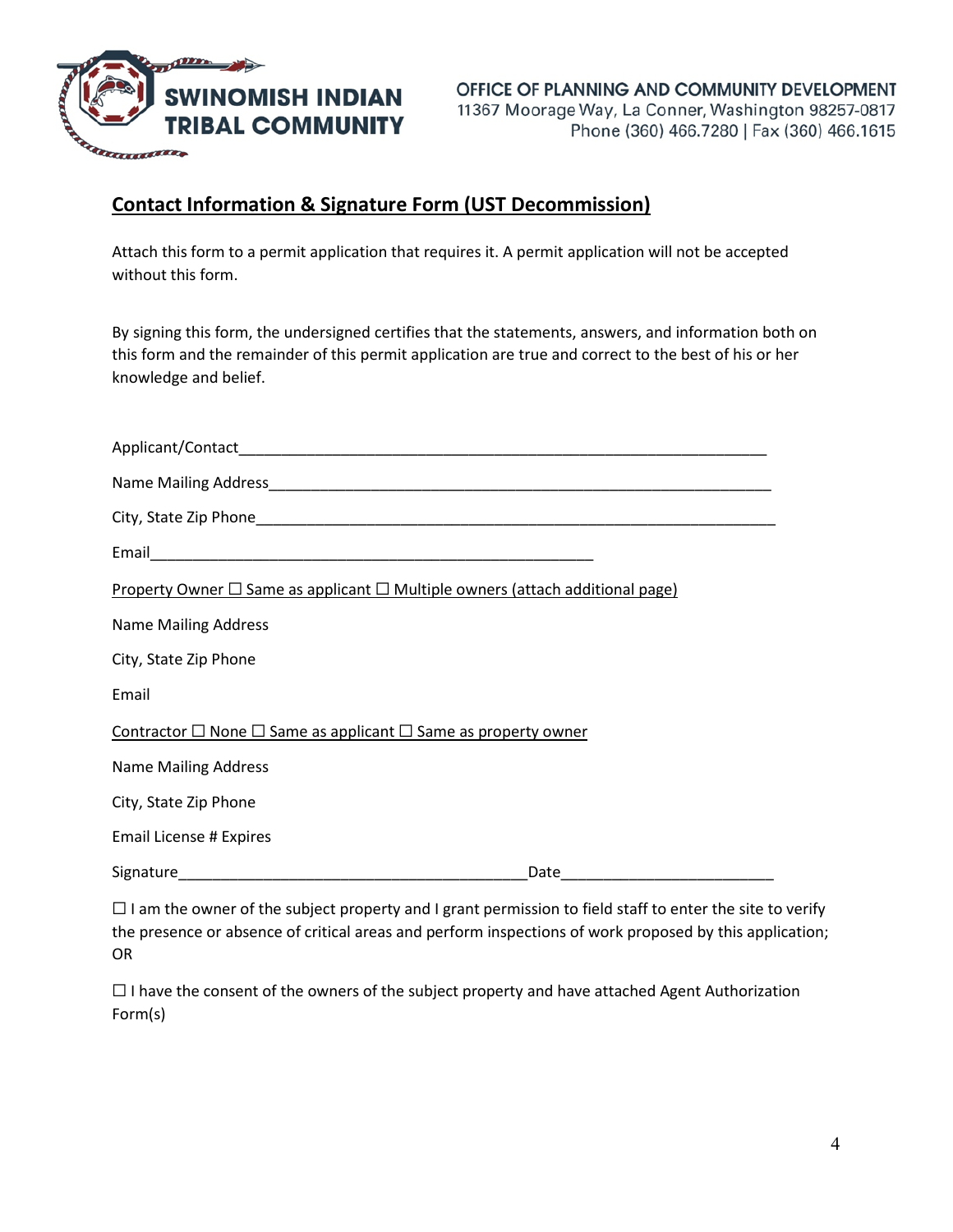

# **Residential Underground Storage Tank (UST) Removal or Abandonment in Place Contractors Certification Form**

I am a licensed contractor in the State of Washington, and I have International Fire Code Institute Certification as a tank decommissioner. The following information concerns a tank removal done under my supervision that was done using the exception to the permitting requirements as listed in the Skagit County Fire Marshal Procedure: Removal or Abandonment in Place of Residential Heating Oil Tanks. I certify that the tank was removed or abandoned in compliance with the Uniform Fire Code and all other State and Federal Statutes.

|                       | Signature | Date |
|-----------------------|-----------|------|
|                       |           |      |
|                       |           |      |
|                       |           |      |
|                       |           |      |
|                       |           |      |
|                       |           |      |
|                       |           |      |
| How Was Tank Disposed |           |      |
|                       |           |      |
|                       |           |      |

Please attach documentation of tank inspection and disposal.